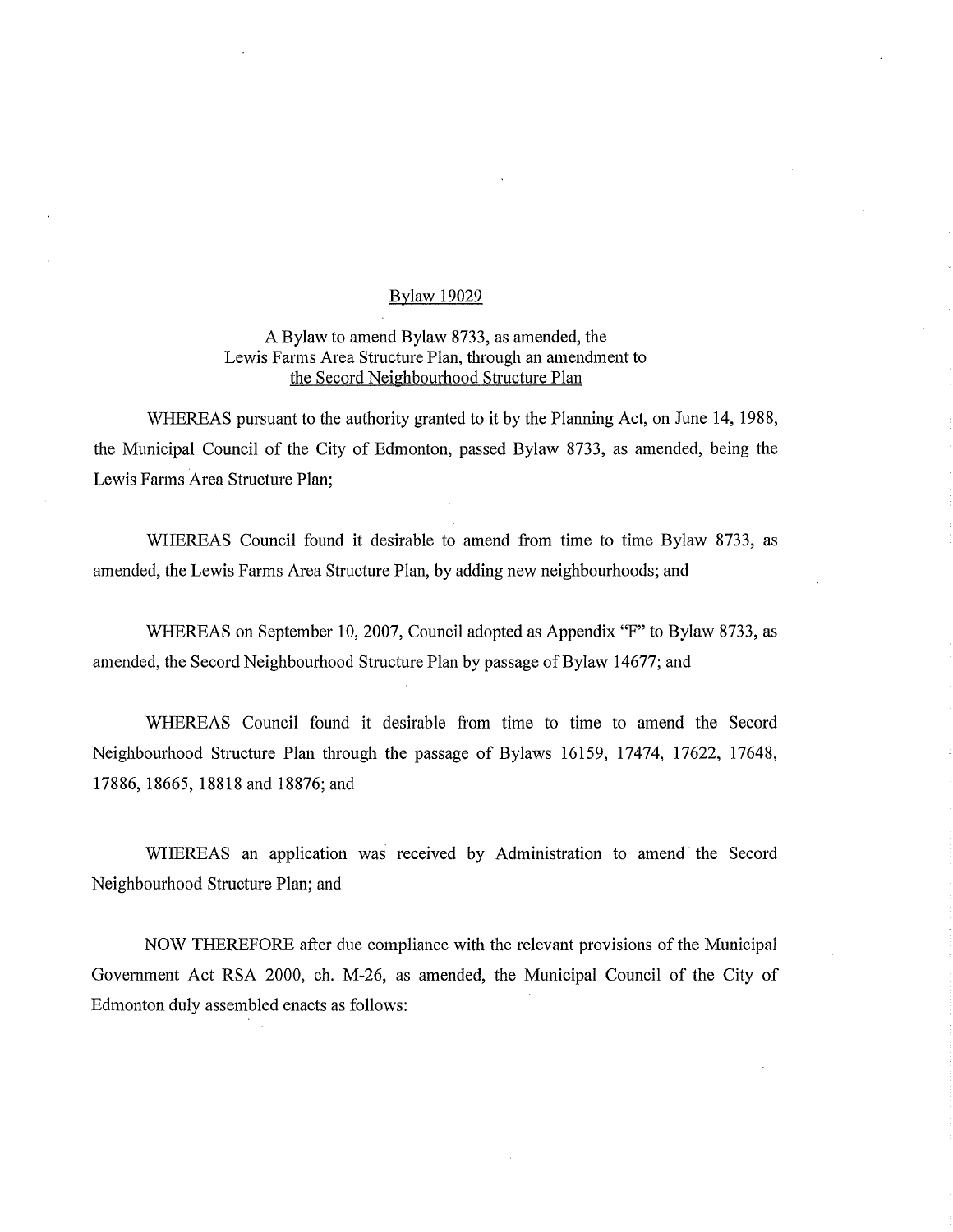a. delete the first sentence of 3.1.6 Affordable Housing and replace with the following:

"The Secord NSP addresses housing affordability through the designation of MDR and HDR sites within the plan area"

b. delete the second sentence of 5.2 Residential and replace with the following:

"A variety of low, medium and high density residential dwelling units will be implemented based on market conditions and consumer preferences at the time of development"

- c. add a fourth bullet point to the second paragraph of 5.2 Residential with the following text:
	- 225 units per net residential hectare for High Density"
- d. delete the first paragraph of section 5.2.4 High Density Residential HDR and replace with the following:

"High Density Residential (HDR) development will contribute to the variety of housing types located in Secord, and will take the form of apartment housing. HDR is to be located adjacent to arterial roadways, providing easy access to transit and minimizing traffic impacts on the rest of the neighbourhood. Vehicle access to HDR developments is to be provided from arterial roadways.

Uses within the HDR designation will be primarily residential, but may include small scale commercial and retail uses at grade when incorporated into an apartment building, with the intention of serving local residents.

Ground level streetscapes surrounding HDR developments will utilize landscaping and urban design to integrate with the surrounding community and create a positive pedestrian environment.

For the Community Town Centre area at the 92nd Avenue and Secord Drive intersection, access will be from an internal road and not directly on to 92 Avenue. This location offers great pedestrian connectivity to future commercial, school and park sites."

 $\ddot{\phantom{a}}$ 

2/11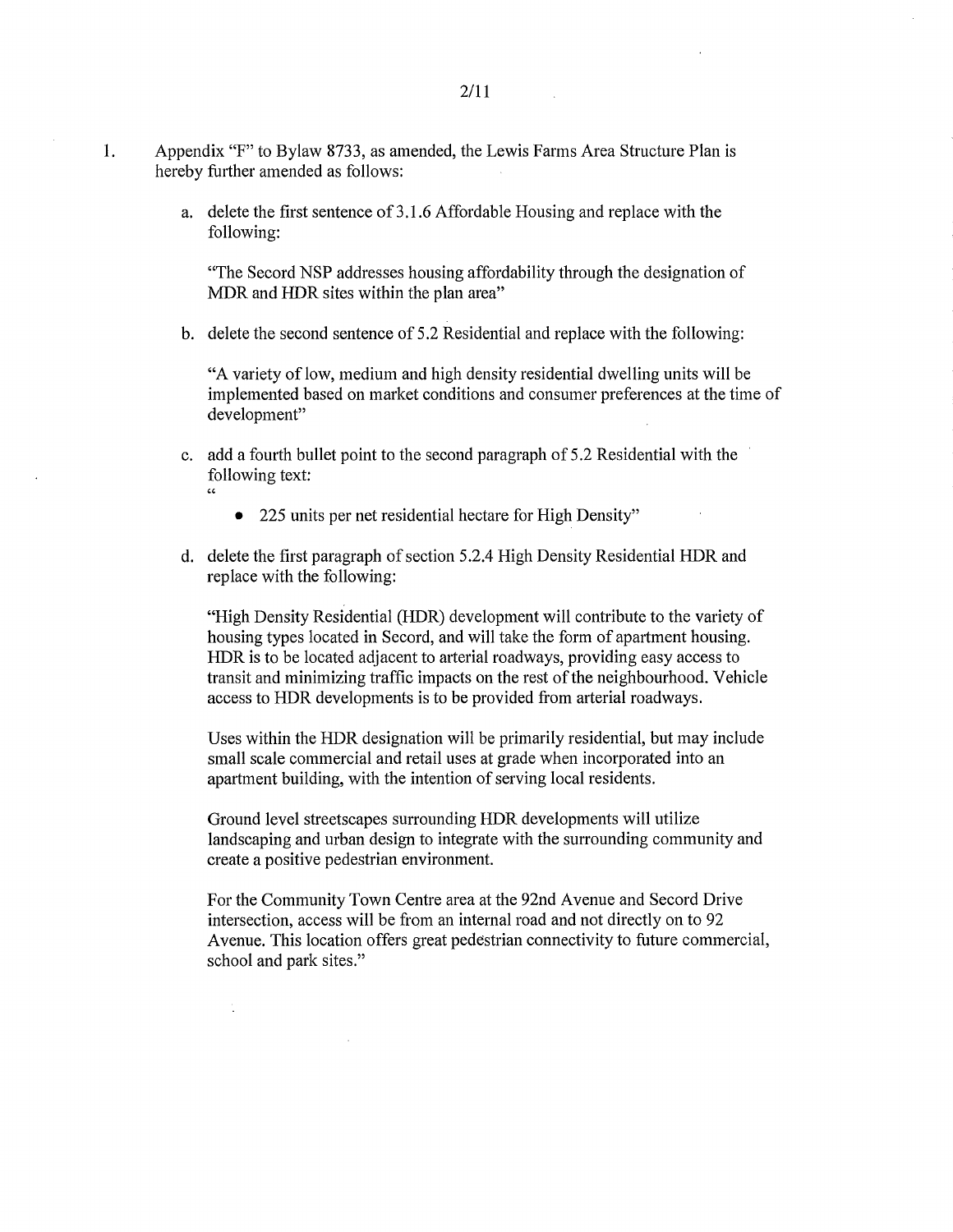## e. delete the table entitled "SECORD NEIGHBOURHOOD STRUCTURE PLAN LAND USE & POPULATION STATISTICS BYLAW 18876" and substitute the following:

## SECORD NEIGHBOURHOOD STRUCTURE PLAN LAND USE & POPULATION STATISTICS BYLAW 19029

|                                  | Area (ha) | % of GDA |
|----------------------------------|-----------|----------|
| <b>GROSS AREA</b>                | 244,7     |          |
| Arterial and Collector Roadways  | 5.8       |          |
| Utility/Pioeline Corridors       | 1.0       |          |
| <b>GROSS DEVELOPABLE AREA</b>    | 237.9     | 100.0%   |
| <b>Municipal Reserve</b>         | 18.4      | 7.73%    |
| School Park                      | 11.3      | 4.75%    |
| Parks/Natural Areas              | 1.0       | 0.42%    |
| Lot 10, MSR, Plan 7823225        | 3.0       | 1.24%    |
| Lot R, Plan 4714 R.S.            | 3.1       | 1.31%    |
| Public Park (Donated)            | 0.3       | 0.12%    |
| Park (Non-MR Credit)             | 0.2       | 0.09%    |
| Commercial / Business            | 16.1      | 6.77%    |
| Existing Commercial              | 1.9       | 0.79%    |
| Stormwater Management Facilities | 15.2      | 6.38%    |
| Circulation at 15%               | 35.7      | 15.01%   |
| TOTAL Non-Residential Area       | 87.7      | 36.87%   |
| NET RESIDENTIAL AREA (NRA)       | 150.2     | 63.13%   |

RESIDENTIAL LAND USE AREA, UNIT AND POPULATION

|                                                                                                                                             | Area (ha) | Units/ha | <b>Units</b> | People/Unit | Population | % of Total<br><b>Units</b> |
|---------------------------------------------------------------------------------------------------------------------------------------------|-----------|----------|--------------|-------------|------------|----------------------------|
| Low Density Residential (LDR)                                                                                                               |           |          |              |             |            |                            |
| Single/Semi-Detached                                                                                                                        | 123.5     | 25       | 3.088        | 2.8         | 8.646      | 54.5%                      |
| <b>Medium Density Residential</b><br>Rowhousing                                                                                             | 4.3       | 45       | 193          | 2.8         | 539        | 3.4%                       |
| <b>Low Rise/Medium Density</b><br>Residential                                                                                               | 19.9      | 90       | 1.787        | 1.8         | 3.216      | 31.6%                      |
| Medium/High Rise Density<br>Residential                                                                                                     | 2.7       | 225      | 596          | 1.8         | 1.073      | 10.5%                      |
| <b>TOTAL</b>                                                                                                                                | 150.3     |          | 5,664        |             | 13,474     | 100.0%                     |
| <b>SUSTAINABILITY MEASURES</b><br>Population Per net Hectare (ponha)<br>Units Per net Residential Hectare (upnrha)<br><b>I DR/MDR Ratio</b> |           |          |              |             | 55%/       | 89.6<br>38<br>45%          |

LDR/MDR Ratio 55% / 45% / 45% / 45% / 45% / 45% / 45% / 45% / 45% / 45% / 45% / 45% / 45% / 45% / 45% / 45% / <br>Population (%) within 500 m of Parkland Population (%) within 500 m of Parkland 98% and the state of the state of the state of the state of the 98% and 98% and 98% and 98% and 98% and 98% and 98% and 98% and 98% and 98% and 98% and 98% and 98% and 98% and 98% an Population (%) within 400 m of Transit Service 100% Population (%) and the state 100% Population (%) 100% Population (%) 100% Population (%) 100% Population (%) 100% Population (%) 100% Population (%) 100% Population (%) 1 Population (%) within 600 m of Commercial Service

|  | STUDENT GENERATION |
|--|--------------------|
|--|--------------------|

|          | Elementary | Junior<br>High<br>School | Senior<br>High | Total |
|----------|------------|--------------------------|----------------|-------|
| Public   | 475        | 475                      |                | 950   |
| Separate | 238        | 238                      | 0              | 476   |

The exact area and location of Municpal Reserve will ultimately be determined at the time of subdivslion through discussion with Sustainable Development-Parks Planning,

"25% of the FWD density Is **aocoMed** for **as** MDR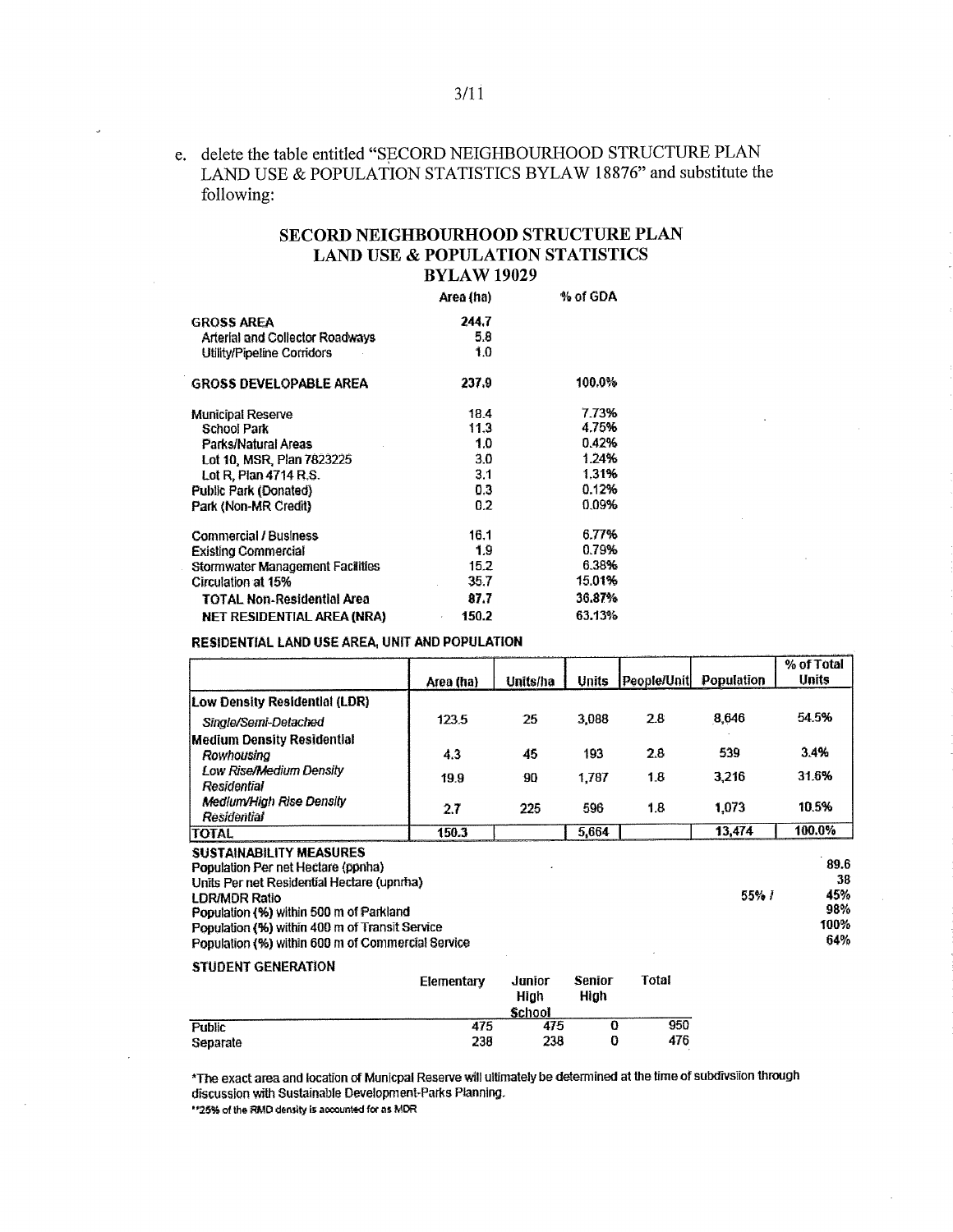- f. delete the map entitled "Bylaw 18876 Amendment to Secord Neighbourhood Structure Plan (as amended)" and replace it with the map entitled "Bylaw 19029 - Secord Neighbourhood Structure Plan" attached hereto as Schedule "A" and forming part of this bylaw;
- g. delete Figure 6 Development Concept and replace with "Figure 6 Development Concept" attached hereto as Schedule "B" and forming part of this bylaw;
- h. delete Figure 7 Community Linkages and Focal Points and replace with "Figure 7 - Community Linkages and Focal Points" attached hereto as Schedule "C" and forming part of this bylaw;
- i. delete Figure 8 Servicing Concept and replace with "Figure 8 Servicing Concept" attached hereto as Schedule "D" and forming part of this bylaw;
- delete Figure 9 Transportation Network and replace with "Figure 9 i. Transportation Network" attached hereto as Schedule "E" and forming part of this bylaw;
- k. delete Figure 10 Staging Plan and replace with "Figure 10 Staging Plan" attached hereto as Schedule "F" and forming part of this bylaw; and
- 1. delete Figure 12 Site Context and Development Considerations and replace with "Figure 12 - Site Context and Development Considerations" attached hereto as Schedule "G" and forming part of this bylaw.

| 7th | day of | October | , A. D. 2019; |
|-----|--------|---------|---------------|
| 7th | day of | October | A. D. 2019;   |
| 7th | day of | October | A. D. 2019;   |
| 7th | day of | October | , A. D. 2019. |
|     |        |         |               |

THE CITY OF EDMONTON AYOR CITY CLERK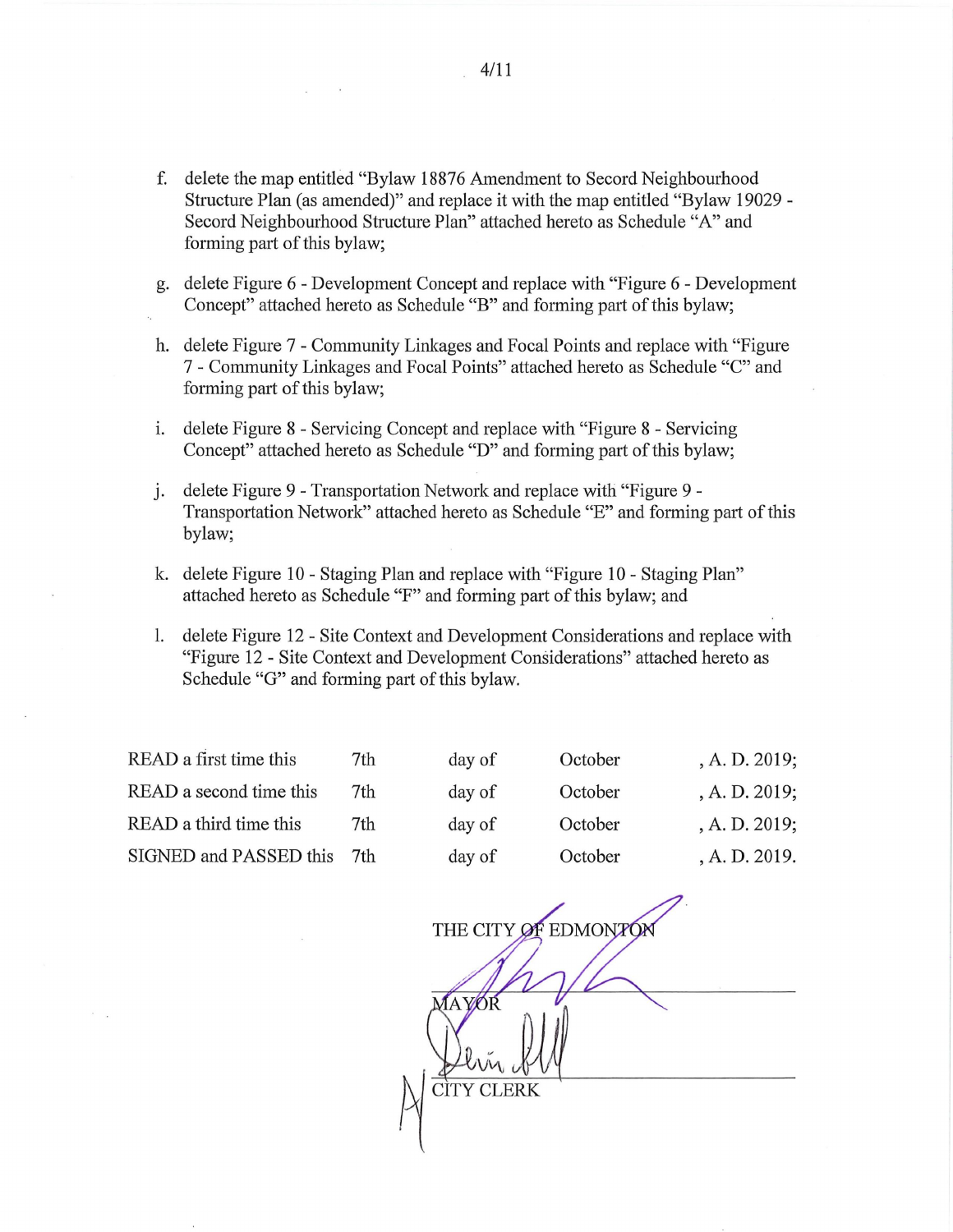



Note: Location of collector roads and configuration of stormwater management facilities are subject to minor revisions during subdivision and rezoning of the neighbourhood and may not be developed exactly as Illustrated.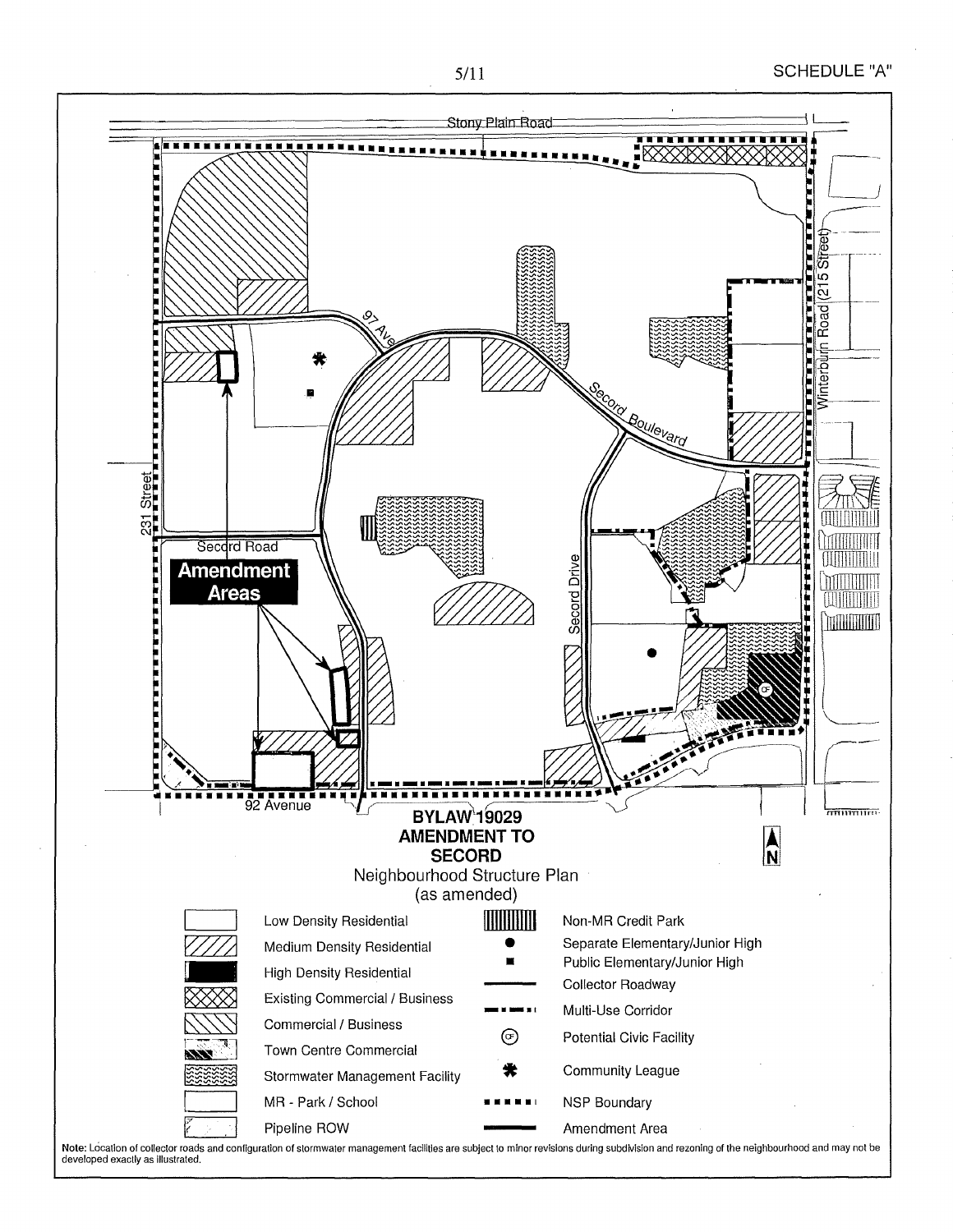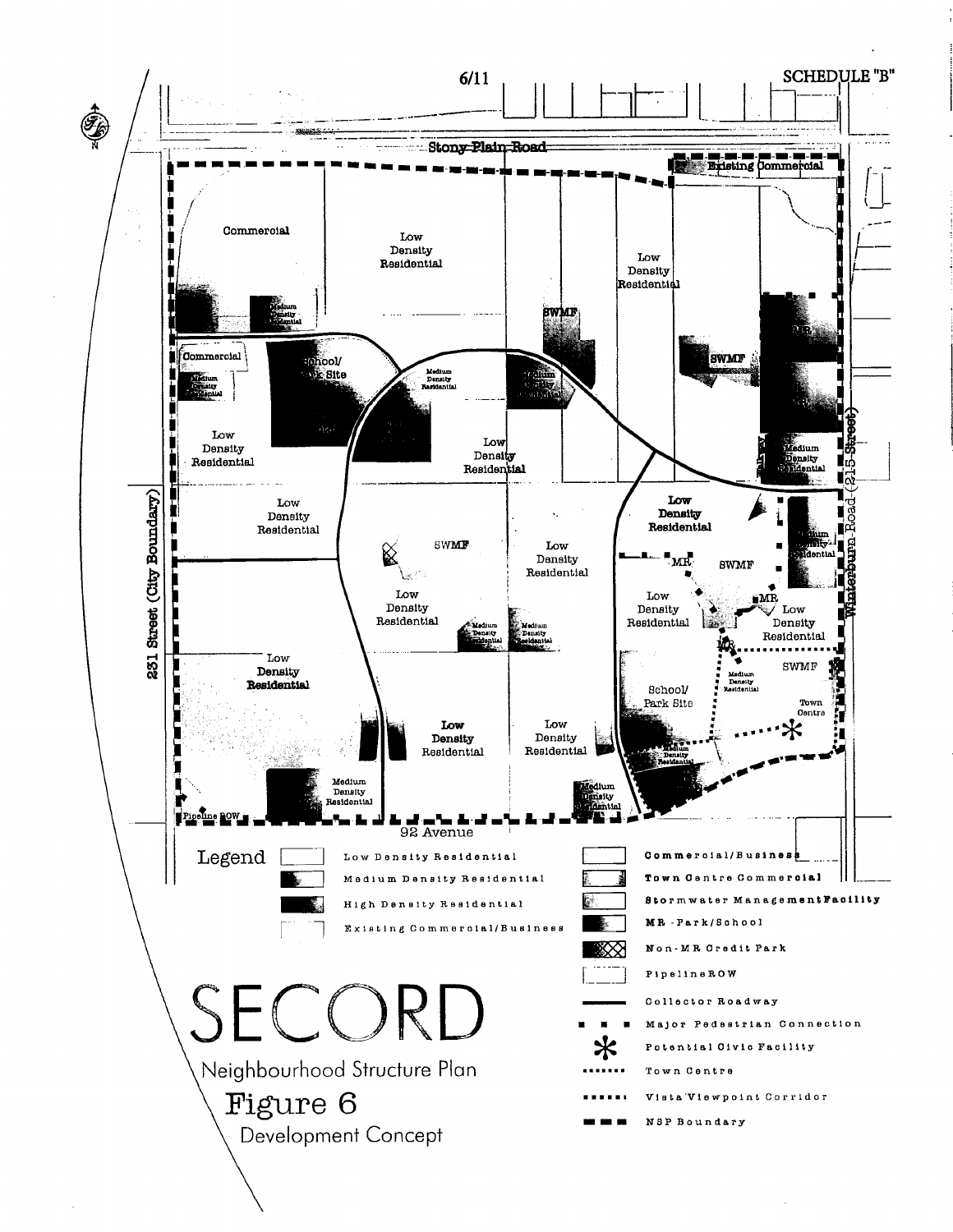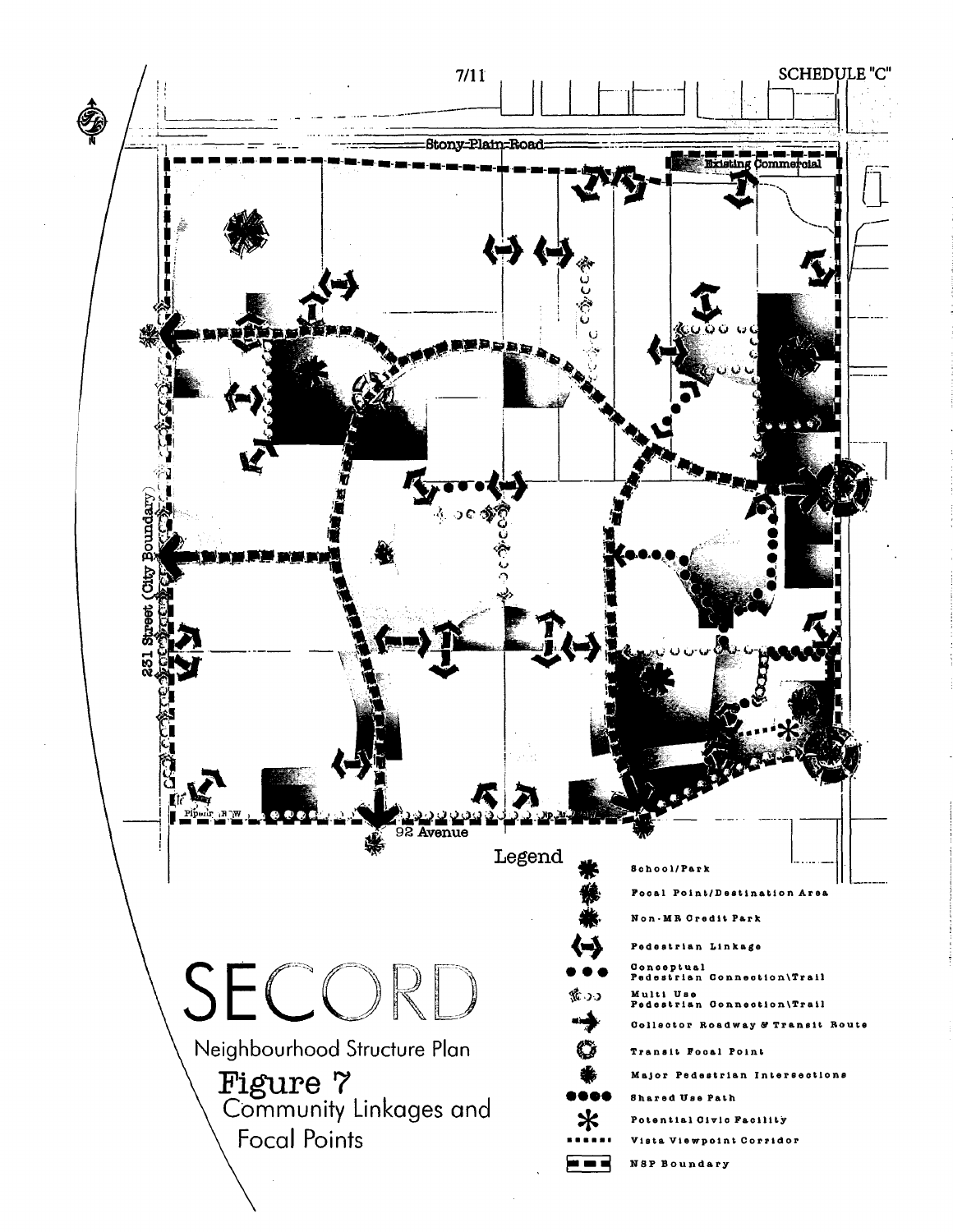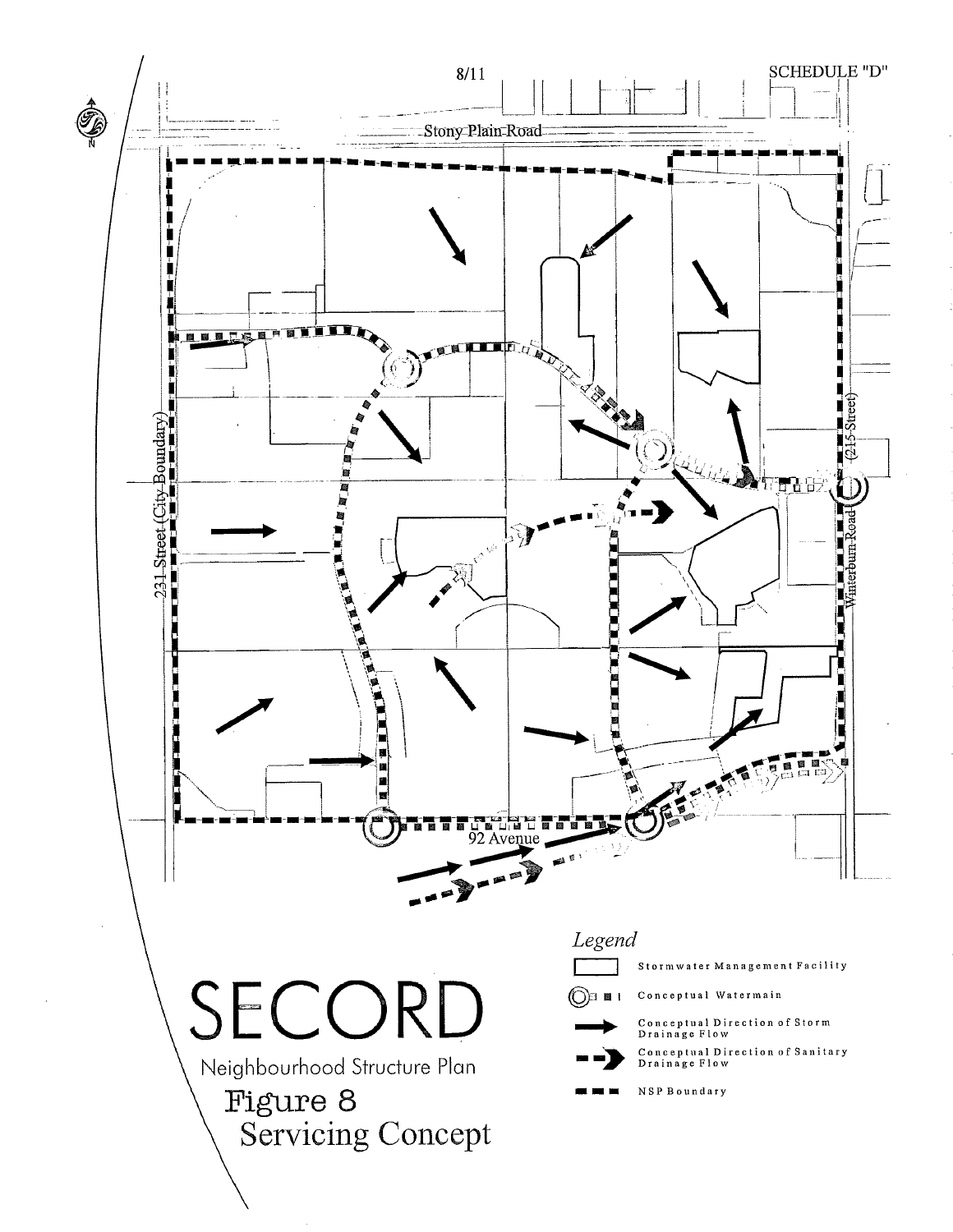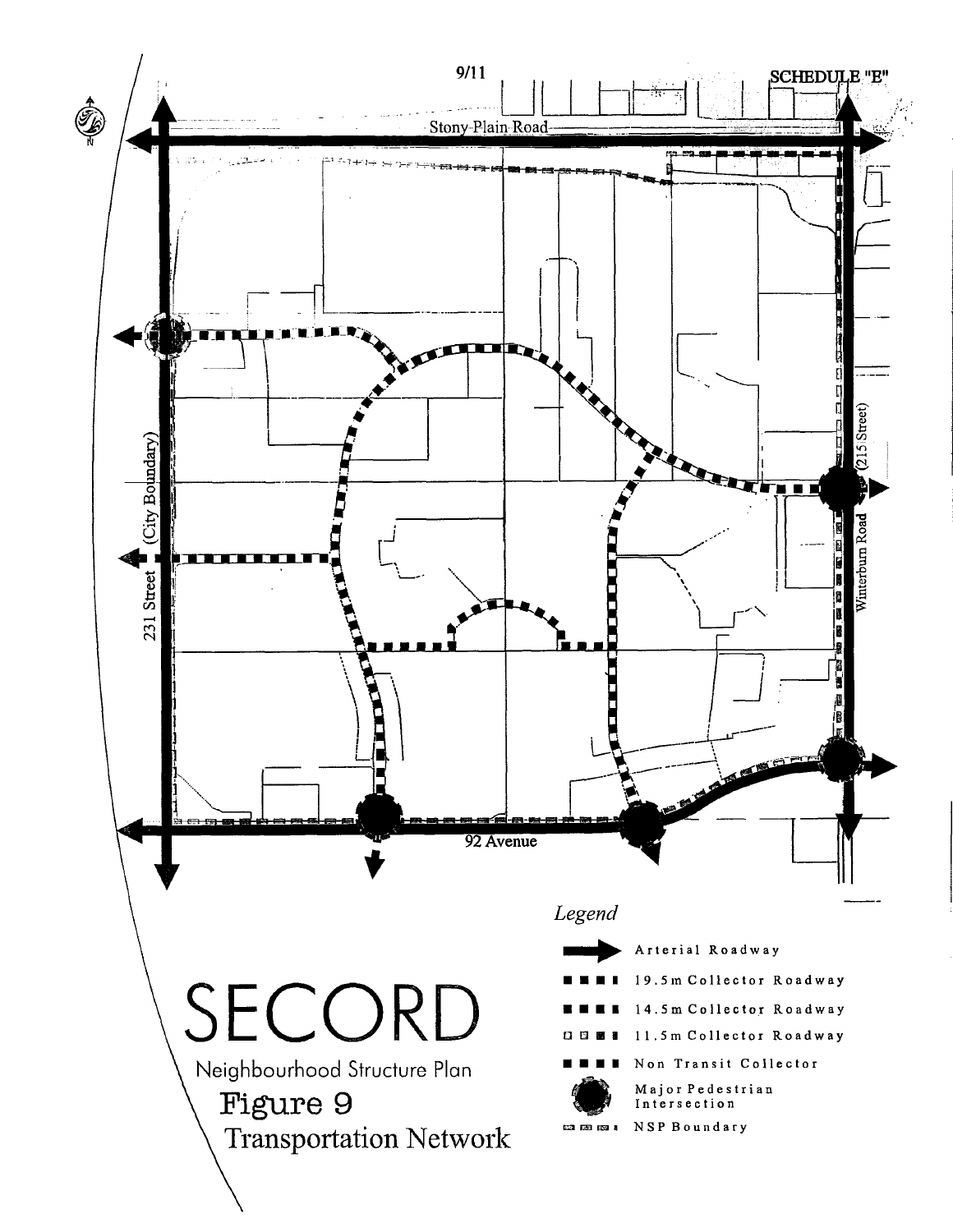